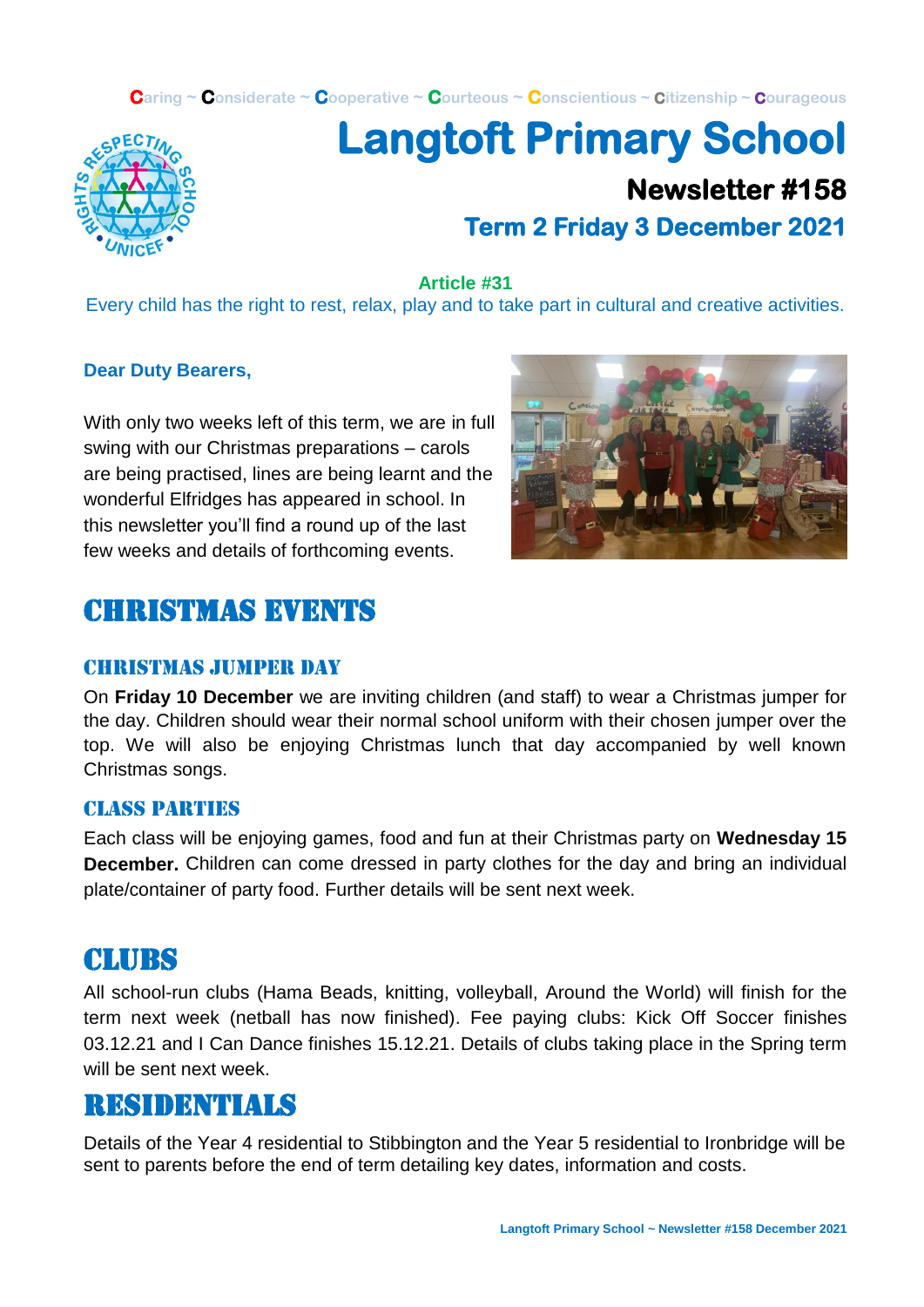# THE GOLDEN BOOK OF GREATNESS **NOVEMBER 2021**

| <b>Entrants into The Golden Book of Greatness in November were:</b> |                   |                   |                  |  |
|---------------------------------------------------------------------|-------------------|-------------------|------------------|--|
| <b>Harlow C</b>                                                     | Lyla L            | Josh H            | Elyssa S         |  |
| <b>Taylor R</b>                                                     | Max L             | Jack C            | Joshua F         |  |
| Iyla-George R                                                       | <b>Lincoln H</b>  | Elizah D          | <b>Rory T</b>    |  |
| <b>Tauseef H</b>                                                    | <b>Jack B</b>     | Ava G             | Imogen M         |  |
| <b>Rosie M</b>                                                      | Darcee M          | Amelia A          | <b>Arthur P</b>  |  |
| Esme B                                                              | <b>Florence H</b> | <b>Isabelle D</b> | <b>Arthur BI</b> |  |
| <b>Maisie B</b>                                                     | <b>Felix H</b>    | <b>Nelly H</b>    | <b>Connie R</b>  |  |

#### WRITERS OF THE WEEK

There are have been many wonderful examples of writing each week from across the school. Each Writer of the Week's work continues to be displayed for everyone to see. Our Writers of the Week from November are: Darcee M, Isabelle D, Sophie T, Esme B, Mustaqeem H, Abi J, Alfie B, Annabelle CK, Imogen M, Charlie F, Alfie G, Oakley CF, Niamh P, Daniel F, Matthew B, Josh H, George G, Pippa A, Jack C, Pearl G, Zachary B, Rebecca B, Lyla L, Ollie S, Orla E, Theia M, Astrid FA, Jocelyn B, Austin E.

### THE 7Cs

We are pleased to be able to award a 7C badge to. Robert T in Y6, Jessica G and Ethan N in Y4, Amelia D in Y3 and Pippa A in Y2.



### CHILDREN IN NEED

We managed to raise a whopping **£307.44** for Children in Need through our dress down day, covering Pudsey's face in change and colouring competition – the winners of which are Lily W from KS1 and Esme B from KS2 as chosen by our judges from the Rights Respecting Committee.

#### Reading news



Last Friday Year 4 and Year 2 enjoyed a virtual author visit from the CBBC presenter Maddie Moate. She shared her first book 'Stuff'. The book is full of mind-bursting facts and extraordinary stories of the ingenious ways people around the world, and across history, have made, used, and re-used the stuff around them.

Do you ever wonder where your stuff comes from, and what happens to it when you're finished with it? Did you know that you can make paper out of elephant poo? And plastic packaging out of seaweed? And did you know that if you throw away an old Tshirt, it can take 200 years to break down?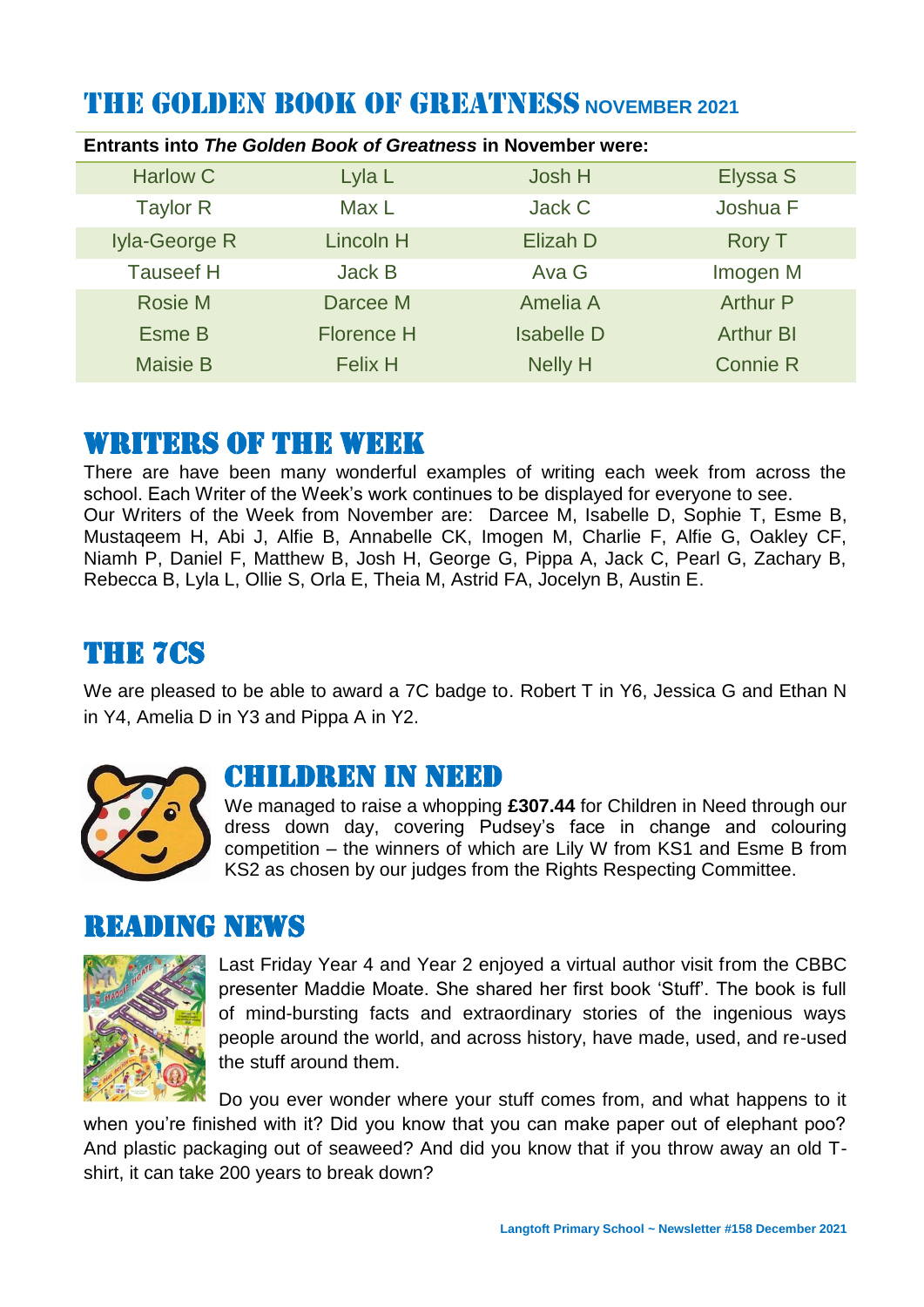This week Reception and Key Stage one had the pleasure of being the very first audience to hear Nick Sharratt read his funny, festive tale, 'Oh No! Shark in the Snow!' during his virtual author visit. They also had the chance to draw their very own fantastic pictures.



We would like to take the opportunity to thank everyone that has sent in a

photo of their child reading at home. There is still room for more photos if you would like to email one in to school.

Thank you as well for the generous book donations many of you have been making. The children are enjoying experiencing new stories and talking about their favourite books and authors.

# Sporting round up

On Tuesdays 23 November, two teams of Year 5 and 6 pupils competed in the School Games' Netball competition at Bourne Grammar School, playing against three other teams from Bourne Westfield and Bourne Abbey. The children tried their hardest and during the day, many of them earned School Games Values stickers for displaying self-belief, respect, teamwork, determination and honesty. I was incredibly proud of the children – they had missed out on valuable training time in then run up to the competition but did not let this faze them. They came away having learnt the game from first-hand experience ready to resume training in preparation for the cluster competition next term. **Mrs J Graves**



A blustery day full of fun at Bourne rugby club! A selection of Year 3 and 4 children took part in a variety of tag rugby skill sessions. They met other schools, made friends and smiled all day long. 'The best day ever!' smiled one of our tag rugby team.

**Mr Dolby** 

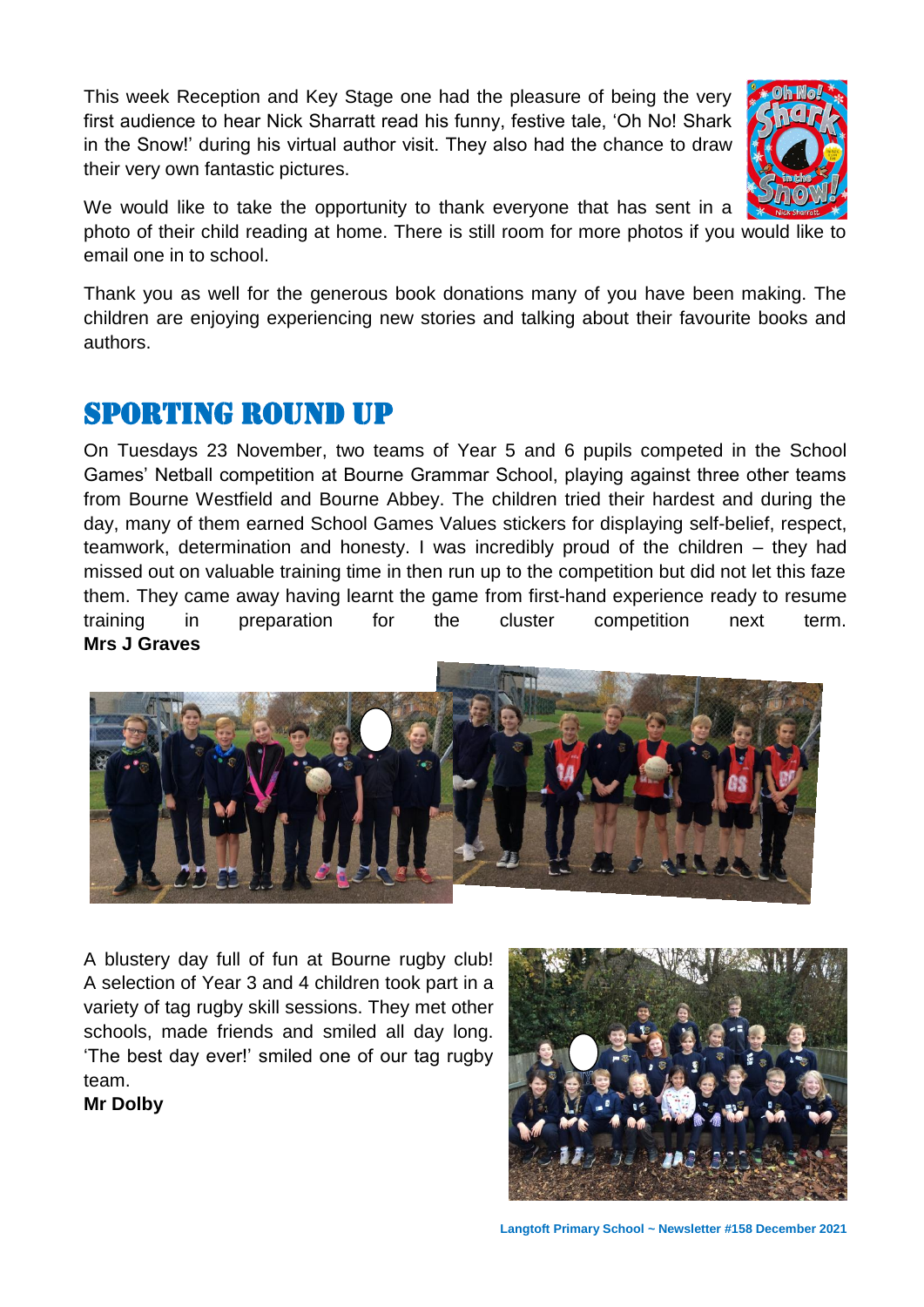### Fols Raffle tickets

Raffle tickets have gone home in bookbags today for F.O.L.S. fundraising event. Tickets cost £1 each or a book of tickets is £5. 1st prize is a Woburn Safari Park day pass for a

family of 2 adults and 2 children,  $2^{nd}$  prize is a Hotel Chocolat Velvetiser and 3rd prize is a Tattershall Farm Park family day pass plus lots more prizes to be won. Please return tickets and money to the school office. The draw will take place on **Wednesday 15 December.**



### Starting school 2022

There is still time to apply for a school place for September. Applications close at noon on 15 January 2022. Follow this link to apply: [https://www.lincolnshire.gov.uk/school](https://www.lincolnshire.gov.uk/school-admissions/apply-school-place)[admissions/apply-school-place](https://www.lincolnshire.gov.uk/school-admissions/apply-school-place)

### Free Christmas holiday club

Bookings are now open for Lincolnshire's Holiday Activities and Food (HAF) programme for school-aged children receiving benefits-related free school meals from Reception to year 11. The programme provides engaging and enriching activities, along with opportunities to learn about and enjoy new healthy foods and enjoy a meal. See their website for more details including a list of participating venues.

<https://www.lincolnshire.gov.uk/school-pupil-support/holiday-activities-food-programme>

# santa fun run

Robert, in Year 6, will be taking part in the Santa Fun Run at Burghley House on Sudnay 5 December. Him and his family are raising money for Sue Ryder should anyone wish to donate to this worthy charity. A Just Giving page has been set up for this purpose (link below).

[https://www.justgiving.com/fundraising/Kate-Rob-](https://www.justgiving.com/fundraising/Kate-Rob-Freddie?utm_campaign=lc_frp_share_transaction_fundraiser_page_launched&utm_content=ab371817-667d-4493-a562-c9002f33c74a&utm_medium=email&utm_source=postoffice&utm_term=1637702839663)

[Freddie?utm\\_campaign=lc\\_frp\\_share\\_transaction\\_fundraiser\\_page\\_launched&utm\\_content=ab3718](https://www.justgiving.com/fundraising/Kate-Rob-Freddie?utm_campaign=lc_frp_share_transaction_fundraiser_page_launched&utm_content=ab371817-667d-4493-a562-c9002f33c74a&utm_medium=email&utm_source=postoffice&utm_term=1637702839663) [17-667d-4493-a562-](https://www.justgiving.com/fundraising/Kate-Rob-Freddie?utm_campaign=lc_frp_share_transaction_fundraiser_page_launched&utm_content=ab371817-667d-4493-a562-c9002f33c74a&utm_medium=email&utm_source=postoffice&utm_term=1637702839663)

[c9002f33c74a&utm\\_medium=email&utm\\_source=postoffice&utm\\_term=1637702839663](https://www.justgiving.com/fundraising/Kate-Rob-Freddie?utm_campaign=lc_frp_share_transaction_fundraiser_page_launched&utm_content=ab371817-667d-4493-a562-c9002f33c74a&utm_medium=email&utm_source=postoffice&utm_term=1637702839663)

#### **ALSO ATTACHED: Class Updates**

With best wishes,

**Mrs B Wood Headteacher**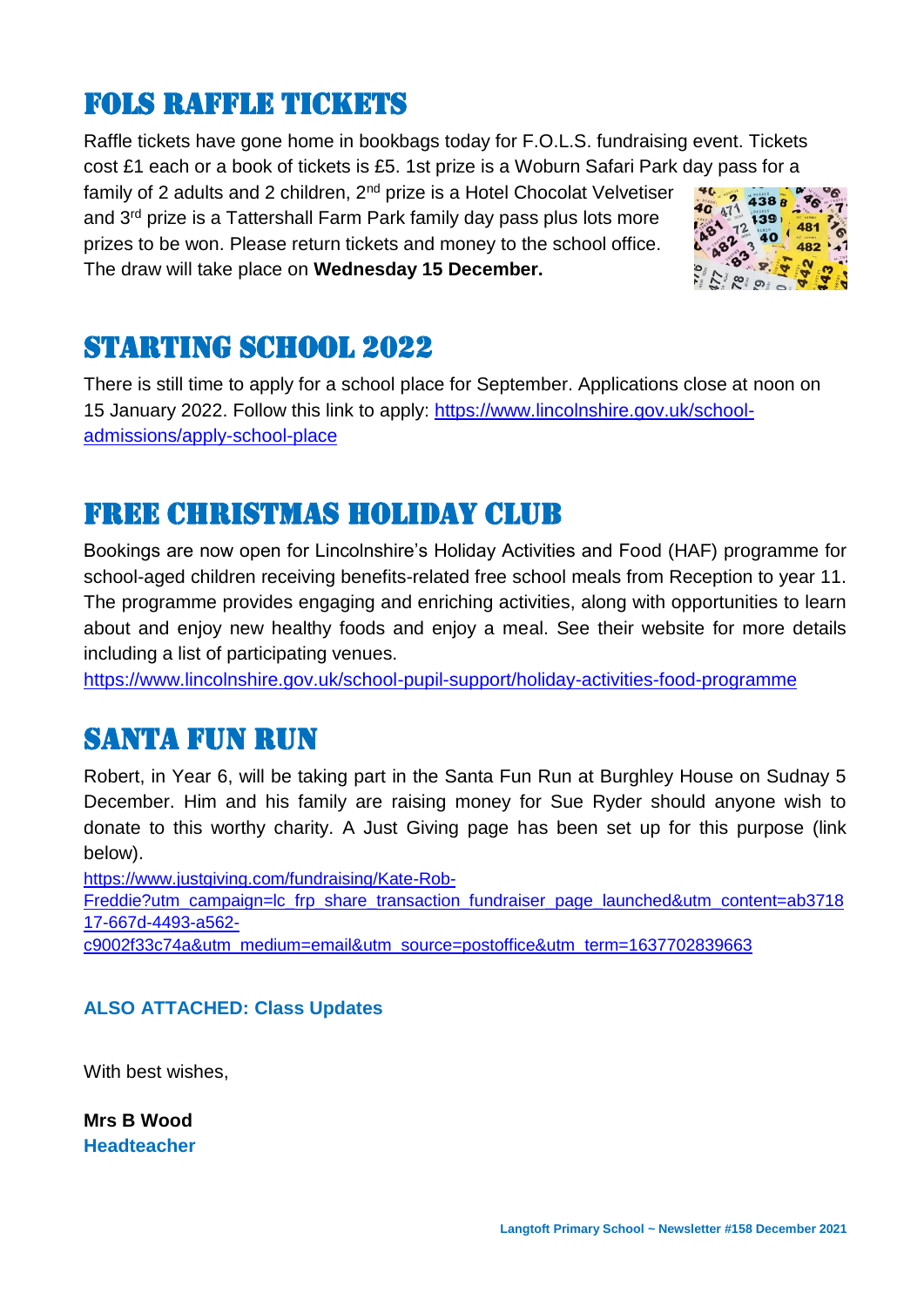| 2021/2022                                                                                                      |                                                |  |  |
|----------------------------------------------------------------------------------------------------------------|------------------------------------------------|--|--|
| <b>DECEMBER</b>                                                                                                |                                                |  |  |
| <b>Progress Review Meetings with</b><br>parents of children with special<br>educational needs and disabilities | Thursday 2 December                            |  |  |
| Foundation Stage / Key Stage 1<br><b>Christmas Performance</b>                                                 | Tuesday 7 December and Wednesday 8<br>December |  |  |
| Year 3 Flag Fen trip                                                                                           | Wednesday 8 December                           |  |  |
| <b>Progress Review Meetings with</b><br>parents of children for whom the<br>school receives Pupil Premium      | <b>Thursday 9 December</b>                     |  |  |
| Save the Children - Christmas<br>Jumper Day                                                                    | Friday 10 December                             |  |  |
| The Farm Kitchen Christmas Lunch                                                                               | Friday 10 December                             |  |  |
| <b>Christmas Class Parties</b>                                                                                 | <b>Wednesday 15 December</b>                   |  |  |
| Key Stage 2 Carol Service in the<br>church                                                                     | Friday 17 December at 10am                     |  |  |
| Term 2 ends                                                                                                    | <b>Friday 17 December</b>                      |  |  |
| <b>JANUARY</b>                                                                                                 |                                                |  |  |
| <b>Term 3 begins</b>                                                                                           | <b>Tuesday 4 January 2022</b>                  |  |  |
| Year 1 Toys from the Past (visit from<br>The Peterborough Museum)                                              | Tuesday 25 January                             |  |  |
| Year 5 Space Centre trip                                                                                       | Tuesday 25 January                             |  |  |
| <b>FEBRUARY</b>                                                                                                |                                                |  |  |
| Parent/Teacher consultations                                                                                   | Tuesday 8 February and Thursday 10<br>February |  |  |
| Term 3 ends                                                                                                    | <b>Friday 11 February</b>                      |  |  |
| <b>Term 4 begins</b>                                                                                           | <b>Monday 21 February</b>                      |  |  |
| <b>MARCH</b>                                                                                                   |                                                |  |  |
| World Book Day                                                                                                 | Thursday 3 March                               |  |  |
| <b>Progress Review Meetings with</b><br>parents of children with special<br>educational needs and disabilities | Thursday 17 March                              |  |  |
| Comic Relief - Red Nose Day                                                                                    | Friday 18 March                                |  |  |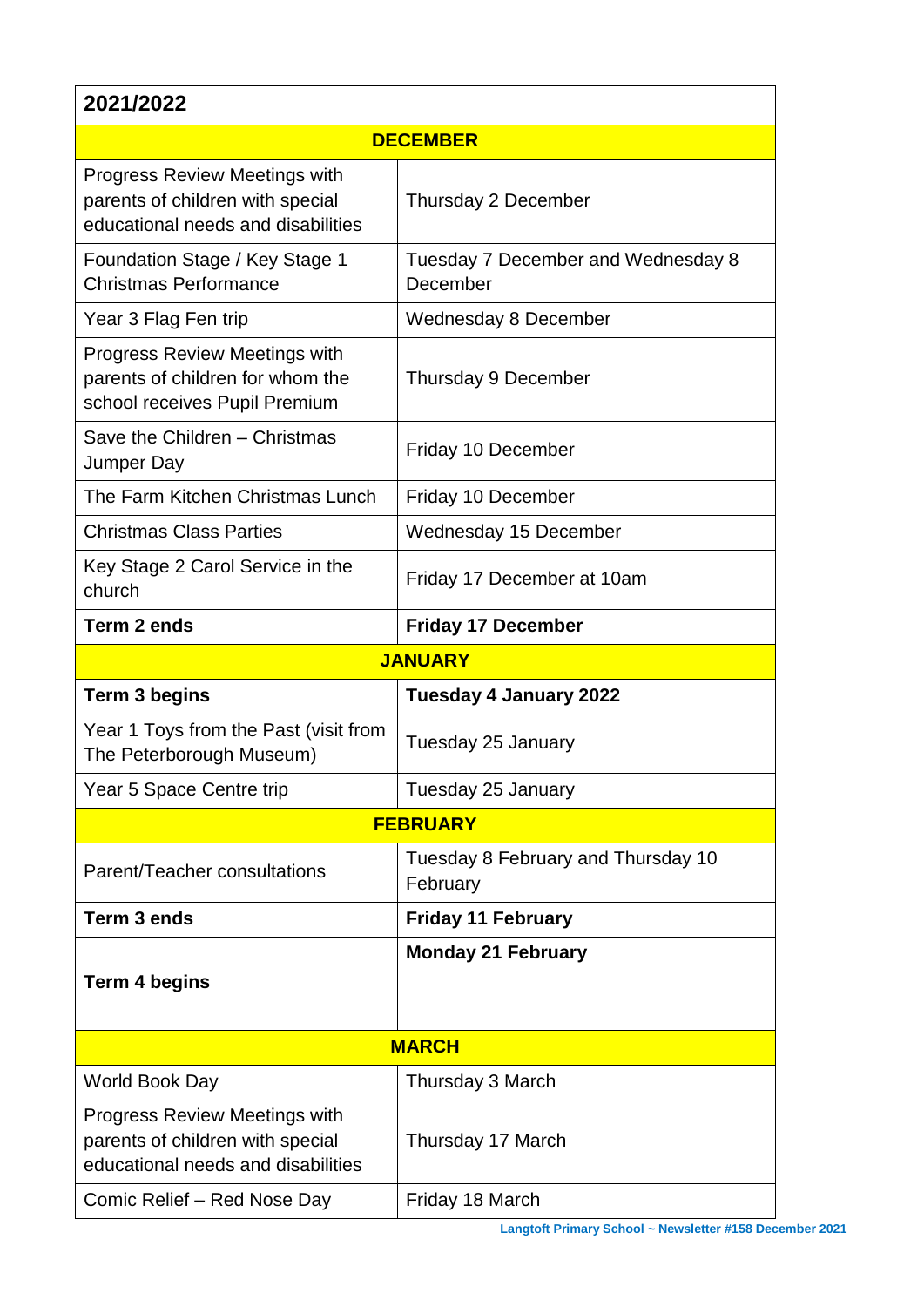| School Games Hockey (Year 5 & 6)                                                                          | Tuesday 22 March                      |  |  |  |
|-----------------------------------------------------------------------------------------------------------|---------------------------------------|--|--|--|
| Y1 Visit to The Peterborough<br>Museum (Edith Cavell and other<br>Past Lives)                             | Tuesday 22 March                      |  |  |  |
| <b>Progress Review Meetings with</b><br>parents of children for whom the<br>school receives Pupil Premium | Thursday 24 March                     |  |  |  |
| School Games Trigolf (Year 3 & 4)                                                                         | Wednesday 30 March                    |  |  |  |
| <b>Y5 Ironbridge Residential</b>                                                                          | Tuesday 29 March to Thursday 31 March |  |  |  |
| <b>APRIL</b>                                                                                              |                                       |  |  |  |
| Term 4 ends                                                                                               | <b>Thursday 31 March</b>              |  |  |  |
| <b>Term 5 begins</b>                                                                                      | <b>Tuesday 19 April</b>               |  |  |  |
| <b>Y4 Stibbington Residential</b>                                                                         | Wednesday 20 April to Friday 22 April |  |  |  |
| <b>MAY</b>                                                                                                |                                       |  |  |  |
| <b>SCHOOL CLOSED Bank Holiday</b>                                                                         | <b>Monday 2 May</b>                   |  |  |  |
| <b>Tempest Photography (Classes)</b>                                                                      | Tuesday 3 May                         |  |  |  |
| Key Stage 2 Statutory Assessment<br>Tests (SATs) for Y6 pupils                                            | Monday 9 May to Thursday 12 May       |  |  |  |
| Parent/Teacher consultations                                                                              | Tuesday 24 and Thursday 26 May        |  |  |  |
| <b>Sports Day</b>                                                                                         | Wednesday 25 May                      |  |  |  |
| Term 5 ends                                                                                               | <b>Thursday 26 May</b>                |  |  |  |
|                                                                                                           | <b>JUNE</b>                           |  |  |  |
| Term 6 begins                                                                                             | <b>Monday 6 June</b>                  |  |  |  |
| <b>Y1 Phonics Screening Check</b>                                                                         | Week beginning 6 June                 |  |  |  |
| <b>Y4 Multiplication Tables Check</b>                                                                     | Week beginning 6 June                 |  |  |  |
| School Games Cricket (Year 5 & 6)                                                                         | Wednesday 15 June                     |  |  |  |
| <b>JULY</b>                                                                                               |                                       |  |  |  |
| School Games Rounders (Year 6)                                                                            | Tuesday 5 July                        |  |  |  |
| Annual Academic Report to Parents<br>issued                                                               | Friday 15 July                        |  |  |  |
| <b>Year 6 Production</b>                                                                                  | Tuesday 19 July                       |  |  |  |
| Year 6 Leavers' Assembly                                                                                  | Friday 22 July                        |  |  |  |
| <b>Term 6 ends</b>                                                                                        | <b>Friday 22 July</b>                 |  |  |  |